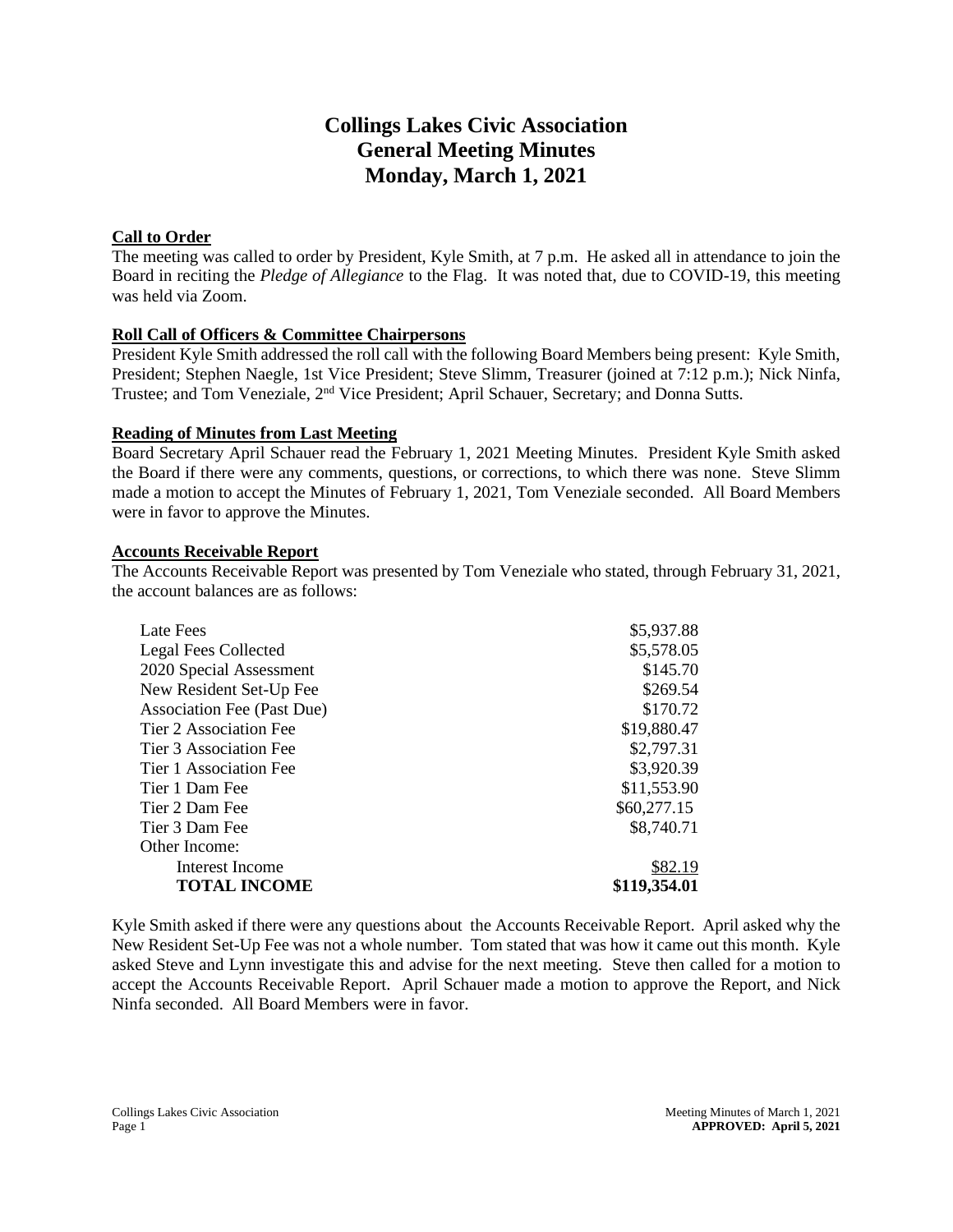#### **Treasurer's Report/ Bills for Approval**

Steve Slimm stated that the following bills were paid during the month of February 2021:

| TOTAL                | \$262,028.41 |            |                               |  |
|----------------------|--------------|------------|-------------------------------|--|
| <b>USPS</b>          | \$220.00     |            | <b>Stamps</b>                 |  |
| RD Zeuili            | \$244,000.00 |            | Dam Contractor                |  |
| Pennoni Associates   | \$1,503.74   |            | Dam Engineering               |  |
| <b>CPA</b>           |              |            |                               |  |
| Passarella<br>Smarra | \$1,750.00   |            | Filing of Taxes               |  |
|                      |              | \$1,021.97 | Subtotal for Lynn Veneziale   |  |
|                      | \$1,000.00   |            | Bookkeeper                    |  |
| Lynn Veneziale       | \$21.97      |            | <b>Office Supplies</b>        |  |
| Kyle Smith           | \$15.98      |            | Intuit Fee for Zoom Meeting   |  |
| Hill Wallack         | \$13,510.75  |            | Legal Fees/Collections        |  |
| <b>Bonnie Slimm</b>  | \$5.97       |            | Office Supplies (paper clips) |  |
|                      |              |            |                               |  |

Steve also presented the Treasurer's Report through February 28, 2021. The account balances were as follows:

| Checking Account       | \$151,966.46 |
|------------------------|--------------|
| Games of Chance        | \$2,556.95   |
| Money Market           | \$70,015.81  |
| Dams                   | \$599,001.01 |
| <b>ACCOUNTS' TOTAL</b> | \$783.540.23 |

Kyle Smith called for a motion to accept the Bills for Approval and Treasurer's Report. April Schauer made the motion, and Tom Veneziale seconded. All present were in favor.

#### **Dams Update**

Steve from RD Zeuli was also present for a portion of the meeting and provided an update on the Braddock Dam. Steve stated that the weather had slowed down the progress a bit. He offered that the large base pour in the spillway has taken place, and another pour for the box that makes the spillway sluice gate at the end of this week. After that there will be some grading and off the embankment as well as the protection of that embankment toward the beach. The sluice gate delivery is still on target for the end of the March. When that is installed, we will then begin to remove the temporary cofferdam and then begin in earnest and the shoreline protection on the Black Horse Pike side. By the end of March, weather permitting, the project should be substantially complete.

Kyle asked Steve how much the weather slowed the progress and Steve stated  $2\frac{1}{2}$  - 3 weeks. Steve also offered that multiple drones are being flown to record the progress.

There were a few questions asked about the dam progress:

**Q:** When will the lake be filled?

**A:** There is a timeline set. There are inspections that must be completed before this can be done. Other lakes are being raised now.

**Q:** Should the beach cleanup take place before the dam is completed?

**A:** Yes, but stay clear of any construction work/equipment.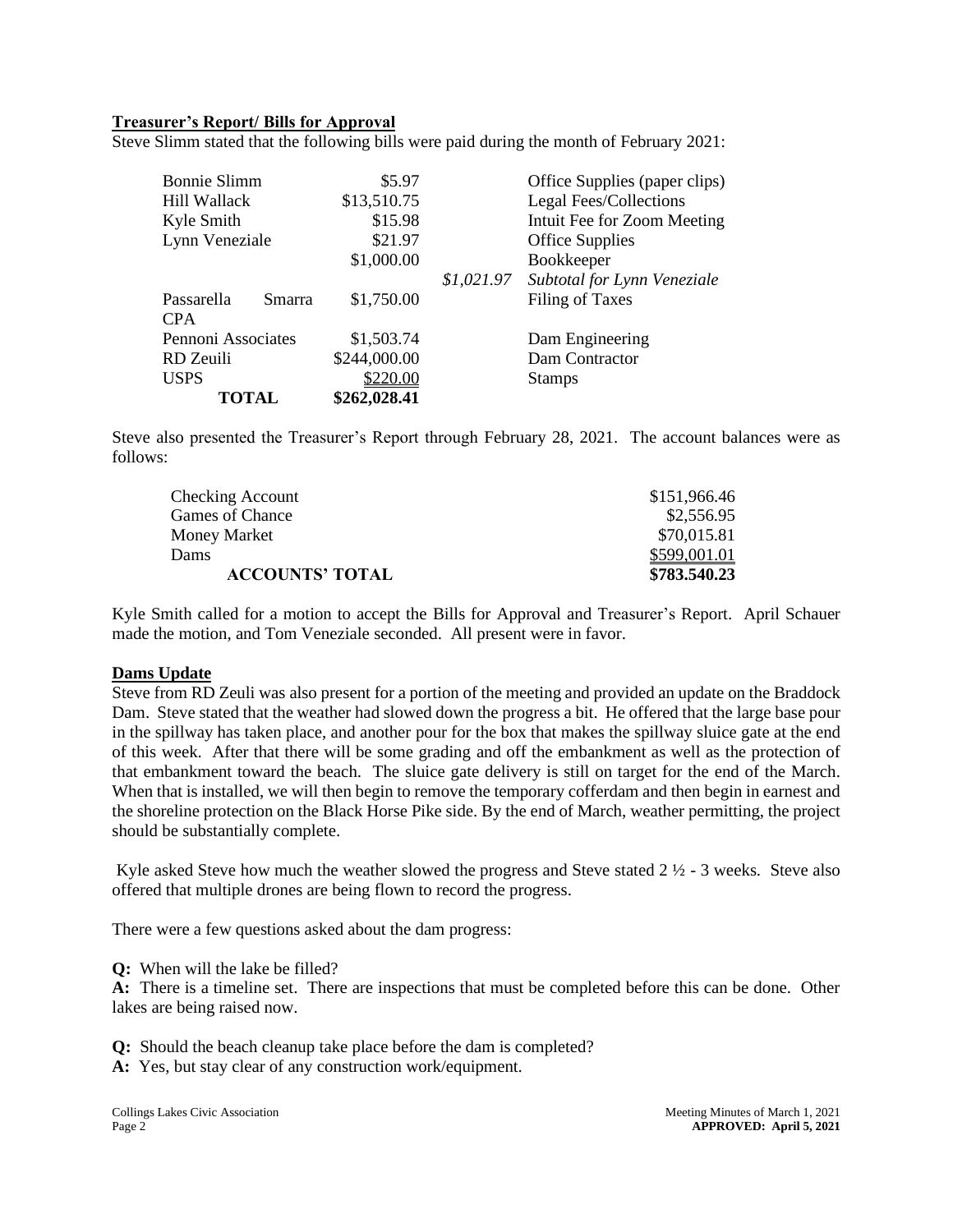**Q:** Will the lake be at the same level as before?

**A:** This is a question better to ask the engineer.

**Q:** At the last meeting, the engineer and contractor were going to either look for other vendors who could supply the sluice gate or possibly get a different size gate. What decision was made?

**A:** After checking various vendors throughout Canada and the United States, no one can provide one any sooner than the one that was ordered from Canada.

Lastly, Steve stated that there are ongoing reports and inspections that are submitted by Beth to Dam Safety.

#### **Committee Reports**

#### Dams

Committee Chair Josh Anderson thanked the engineer and contractor for their efforts. Steve Slimm stated that they are working on raising the water levels at the other lakes.

#### Grounds

Committee Liaison Nick Ninfa stated that he checked into the status of the house with the open septic on Braddock. He asked Kyle if there was any update on paving this road, which is partly Buena and Folsom's responsibilities. Kyle stated that he will check with both municipalities to see if there is any update.

Nick suggested a clean-up for Saturday, March 27 at 10 a.m. Steve Slimm made a motion to allot up to \$150.00 toward the clean up for bags, gloves, and pizzas. April Schauer seconded. All were in favor. Nick stated that the trash bags can be obtained from the ACUA at no charge. Committee Chair, Ashley Diguglielmo stated she would make up a flyer for the event. Once the flyer is done, Kyle stated that he would get it on the Facebook page and have Stephen Naegele put on the website and send out through email.

#### Welcome Committee

Kathryn Nodolski stated that she needs a list of new owners. Steve Slimm stated that he would get a list of the new owners to her.

#### Fundraising

Donna Sutts inquired if the 50/50 tickets had been received, to which they have not. There was a brief discussion about the Easter Egg Hunt; however, due to the COVID restrictions still being in place, the Board felt it would be best to not have one in 2021. There was then a conversation about the Easter Flower Sale. It was agreed that there would be a sale on Saturday, April 3, at 1<sup>st</sup> Beach. Martha Anderson and Kathryn Nodolski stated that they would be available to sell the flowers. Donna indicated that she would reach out to obtain the flowers, which would consist of tulips, daffodils, and hyacinths.

#### **President's Report**

Kyle Smith asked the Board Members to provide him with information for the next newsletter. He stated that he is excited to see the concrete poured and progress with the dam.

#### **Communications**

None.

**Old Business**  No Old Business to report.

Collings Lakes Civic Association **Meeting Minutes of March 1, 2021** Meeting Minutes of March 1, 2021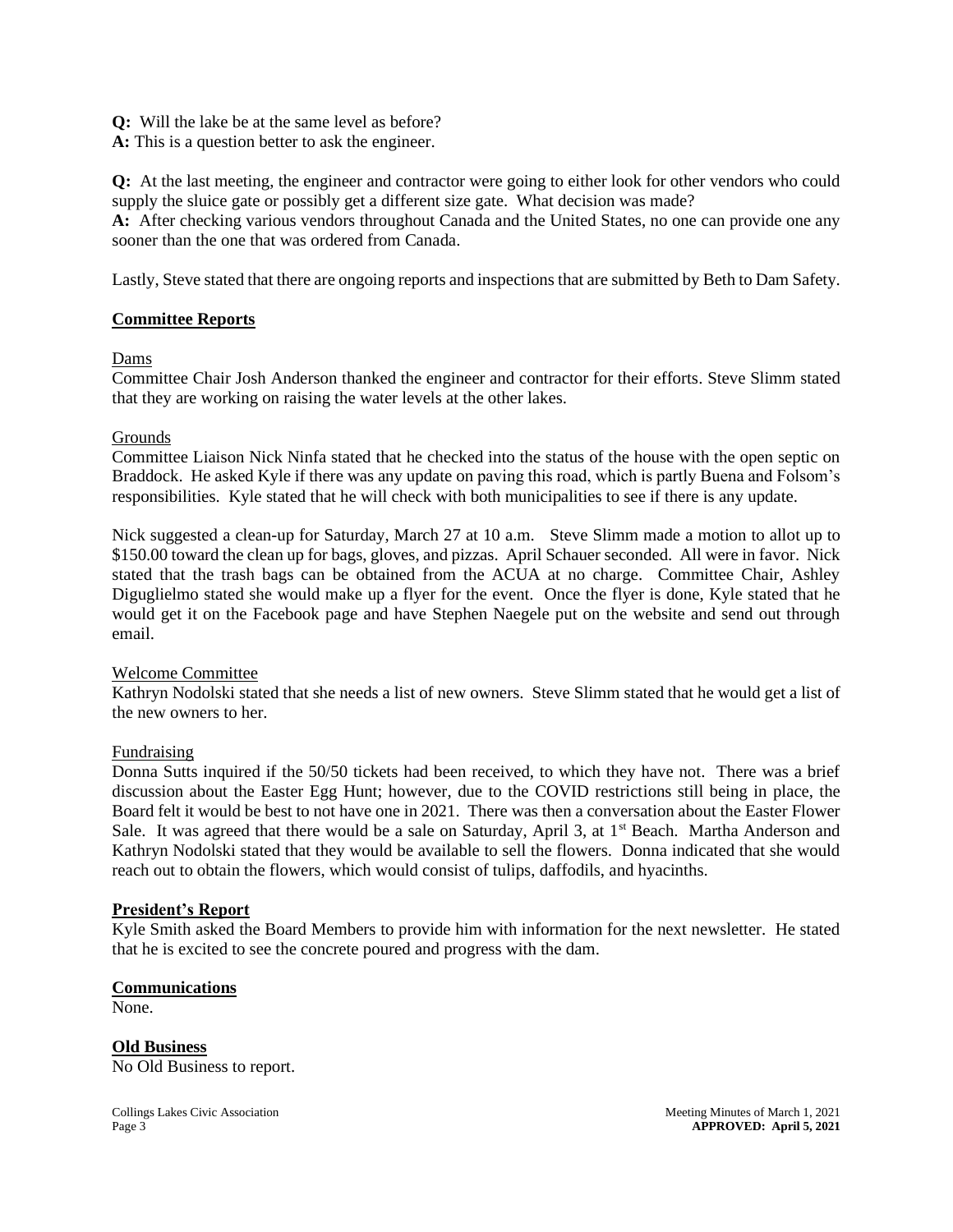#### **New Business**

Kyle Smith asked if there was any progress with the bureaus of those with collection accounts. Steve Slimm stated that he had been working on it with the attorney; however, the attorney had a death in the family. He will catch up with the attorney soon.

Nick Ninfa questioned what was going on with the bank. Steve Slimm stated that the bank is instituting a policy with the number of allowable transfers per month. Steve explained that all funds are deposited into the checking account and then transferred to the appropriate account from there. TD Bank will be limiting these transfers to six per month at no charge and then \$9.00 per transfer thereafter. Steve explained that there are typically 15 transfers per month. He has scheduled a meeting with the bank manager later this week, and if they are not willing to work with us, Steve will begin to look for a new bank that is more accommodating.

Nick Ninfa also wanted an update regarding the document storage and suggested cloud storage rather than an external hard drive. Steve Slimm stated that according to advice received by the attorney, not every Board Member should have access to Owner account information. He further stated that with the purchase of the external hard drive there would be two backups – memory stick and the external hard drive. Steve Slimm made a motion for an expenditure of up to \$150 for an external hard drive and any necessary cables needed. April Schauer seconded the motion. A vote was taken, and all Board Members were in favor.

#### **Trustee Reports**

- Donna Sutts nothing to report.
- April Schauer nothing to report.
- Tom Veneziale nothing to report.
- Nick Ninfa nothing to report.
- Steve Naegele stated that the 50/50 tickets are in progress and should have within a week or so.
- Steve Slimm stated that for the Owners who have not paid, they have been turned over to the attorney and that the Board Members cannot speak with them. If anyone phones about their payments at this point, please check with or refer them to Lynne or himself to address. Kyle asked Steve to give a breakdown on the amount of money paid toward the work on the dams. Steve said \$536,600 has been paid, there is an invoice for \$131,000 pending review by the engineer, which will leave a balance of \$326,727 remaining.

#### **Open Floor to Members Questions / Comments / Issues.**

A Tier 1 Owner asked if 50/50 tickets could be sold at the same time as the flower sale. Kyle thought that was a good idea. It was then discussed that the 50/50s would be sold until Memorial Day weekend and then a drawing take place either Memorial Day weekend (via a Facebook live event) or at the June meeting.

# **Adjournment**

President Kyle Smith stated that the next monthly meeting will take place on Monday, April 5, 2021 at 7 p.m., via Zoom. There being no further business to discuss, Steve Slimm made a motion to adjourn and April Schauer seconded. All were in favor. The meeting was adjourned at 7:55 p.m.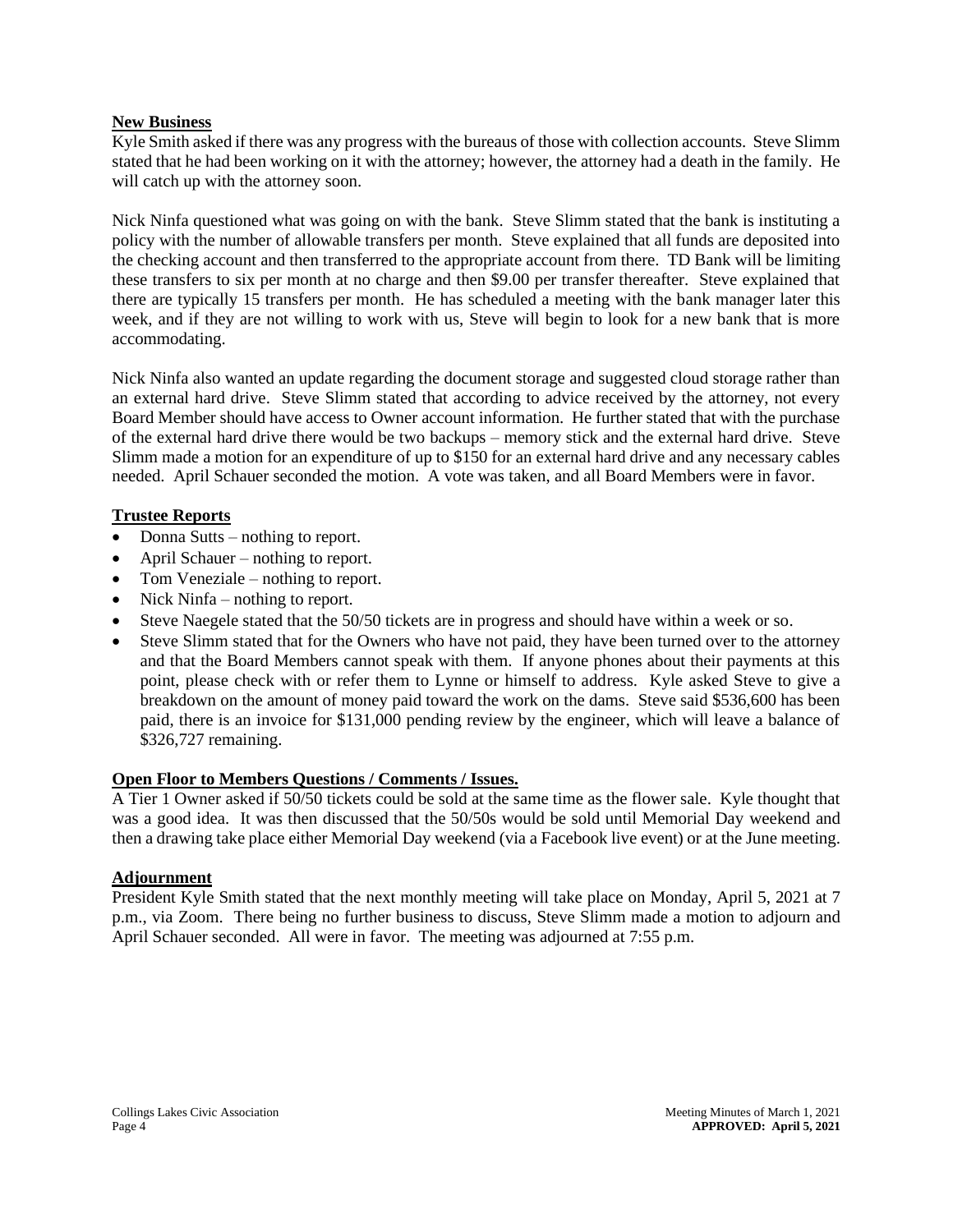| 11:00 AM<br>02/28/21 | <b>Collings Lakes Civic Association</b><br><b>Profit &amp; Loss</b> |                   |  |
|----------------------|---------------------------------------------------------------------|-------------------|--|
| <b>Cash Basis</b>    | February 2021                                                       |                   |  |
|                      |                                                                     | Feb <sub>21</sub> |  |
|                      | <b>Ordinary Income/Expense</b>                                      |                   |  |
|                      | Income                                                              |                   |  |
|                      | <b>LATE FEES</b>                                                    | 5,937.88          |  |
|                      | <b>LEGAL FEES COLLECTED</b>                                         | 5,578.05          |  |
|                      | 2020 SPECIAL ASSESSM                                                | 145.70            |  |
|                      | <b>NEW RESIDENT SET UP F</b>                                        | 269.54            |  |
|                      | ASSOCIATION FEE PAST DUES                                           | 170.72            |  |
|                      | <b>TIER 2 ASSOCIATION FEE</b>                                       | 19,880.47         |  |
|                      | <b>TIER 3 ASSOCIATION FEE</b>                                       | 2,797.31          |  |
|                      | <b>TIER 1 ASSOCIATION FEE</b>                                       | 3,920.39          |  |
|                      | <b>TIER 1 DAM FEE</b>                                               | 11,553.90         |  |
|                      | <b>TIER 2 DAM FEE</b>                                               | 60,277.15         |  |
|                      | <b>TIER 3 DAM FEE</b>                                               | 8,740.71          |  |
|                      | <b>OTHER INCOME</b>                                                 |                   |  |
|                      | <b>INTEREST INCOME</b>                                              | 82.19             |  |
|                      | <b>Total OTHER INCOME</b>                                           | 82.19             |  |
|                      | <b>Total Income</b>                                                 | 119,354.01        |  |
|                      | <b>Gross Profit</b>                                                 | 119,354.01        |  |
|                      | <b>Net Ordinary Income</b>                                          | 119,354.01        |  |
|                      | <b>Net Income</b>                                                   | 119,354.01        |  |